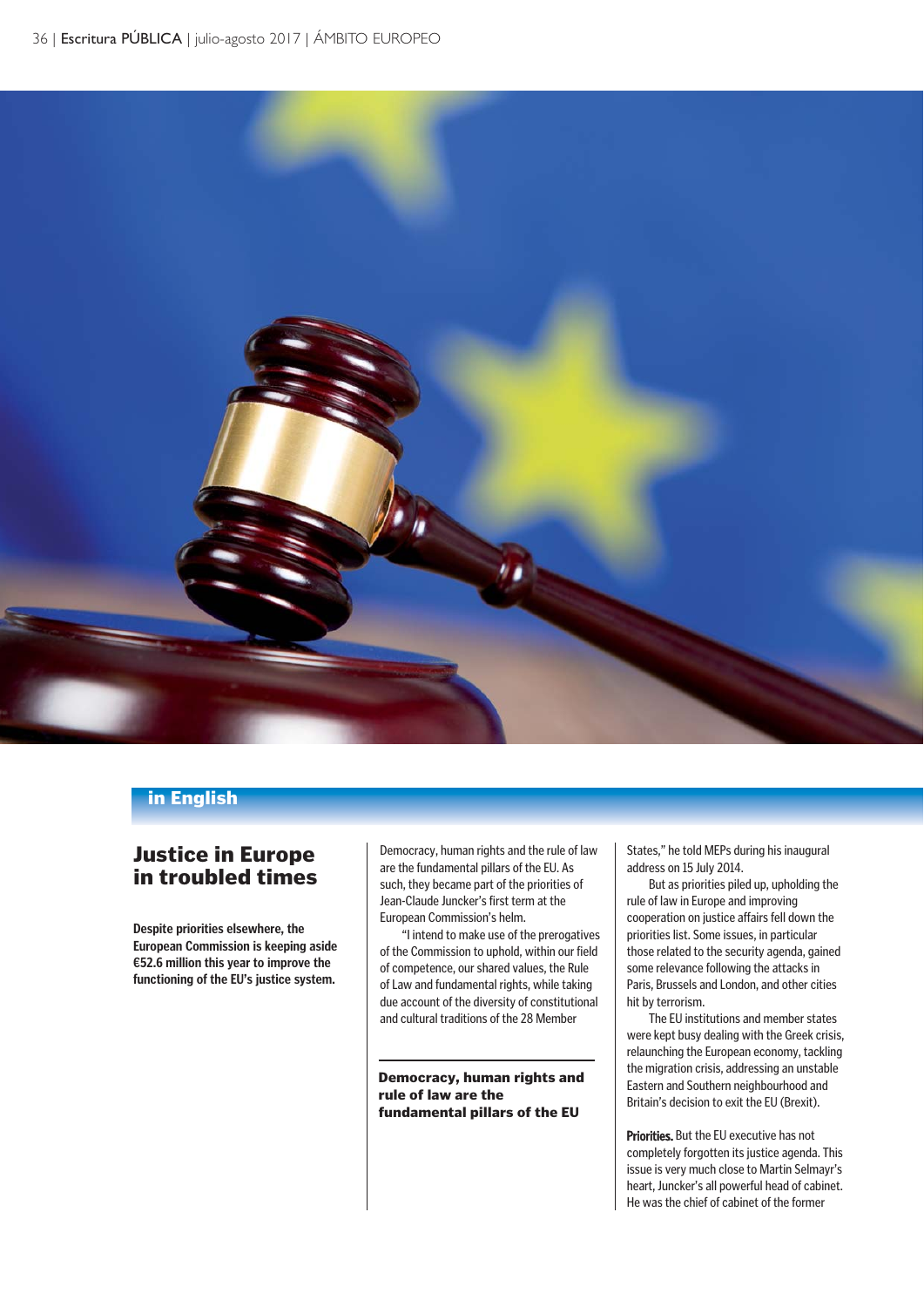# **La Justicia Europea en tiempos convulsos**

**A pesar de las numerosas prioridades acumulándose a las puertas de la UE, la Comisión Europea va a dedicar 52,6 millones de euros para engrasar este año las acciones en materia de Justicia.**

#### **JORGE VALERO**

**jorge.valero82@gmail.com** 

**@europressos** 

**H**Jorge Valero

A DEMOCRACIA, LOS DERECHOS humanos y el Estado de Derecho conforman los pilares fundamentales de la UE. Como tales, estos tres ejes también vertebraron la agenda de prioridades del primer man-A DEMOCRACIA, LOS DERECHOS humanos y el Estado de Derecho conforman los pilares fundamentales de la UE. Como tales, estos tres ejes también dato de Jean-Claude Juncker al timón de la Comisión Europea.

"Tengo la intención de usar las prerrogativas de la Comisión para defender, dentro de nuestras competencias, nuestros valores compartidos, el Estado de Derecho y los derechos fundamentales, mientras tenemos en cuenta de manera apropiada la diversidad de las constituciones y tradiciones culturales de los 28 Estados miembros", dijo el luxemburgués a los miembros del Parlamento Europeo el 15 de julio de 2014 durante su discurso de investidura.

Pero según fueron pasando los meses las prioridades se fueron acumulando. La defensa del Estado de Derecho en Europa y la mejora de la cooperación en asuntos de Justicia se descolgaron así de la lista de prioridades. Algunos temas, en particular aquellos relacionados con la agenda de seguridad, sí que ganaron relevancia tras los ataques terroristas en París, Bruselas, Londres y las otras ciudades golpeadas por los atentados.

 $\overrightarrow{ }$ 

Justice Commissioner, Viviane Reding. Despite pressing challenges and risks, improving the area of justice and fundamental rights became a priority for this year's Commission work programme.

"We Europeans also believe in independent, effective justice systems. Independent courts keep governments, companies and people in check. Effective justice systems support economic growth and defend fundamental rights. That is why Europe promotes and defends the rule of law," Juncker said last September during his State of the EU address in Strasbourg.

Cooperation on civil justice also squeezed onto this year's agenda. But if EU priorities were weighted according to its budget allocation, this issue would hardly qualify as one of the top concerns according to the Union's decision-makers.

Out of the €157 billion earmarked for this year, cooperation on civil justice

#### Priorities by 2020

**The key areas the executive will financially support in this multiannual financial framework are: judicial cooperation in civil matters (including family and commercial matters, such as insolvencies or successions); cooperation in criminal matters; judicial training (including training on legal terminology to foster a common legal and judicial culture); effective access to justice in Europe (including rights of victims of crime and procedural rights); and judiciary cooperation and crime prevention in the field of drug policy.**

matters will get only €52.6 million. Still, the Commission's annual work programme believes in using these millions in a targeted manner to improve the civil justice system in a way that could be felt by **Europeans** 

As the institution explained in its work programme for 2017, the priority is to support the bloc's legal framework that has been revised "in order to increase efficiency and better respond to the needs of citizens and practitioners".

To that end, the executive put all its energies into the implementation and evaluation of the new legislation, via its own actions or supporting "key actors" with **grants** 

Some of the new rules implemented by the Commission this year are the European Account Protection Order Regulation, the revised Insolvency Regulation and the reviewed Small Claims Regulation.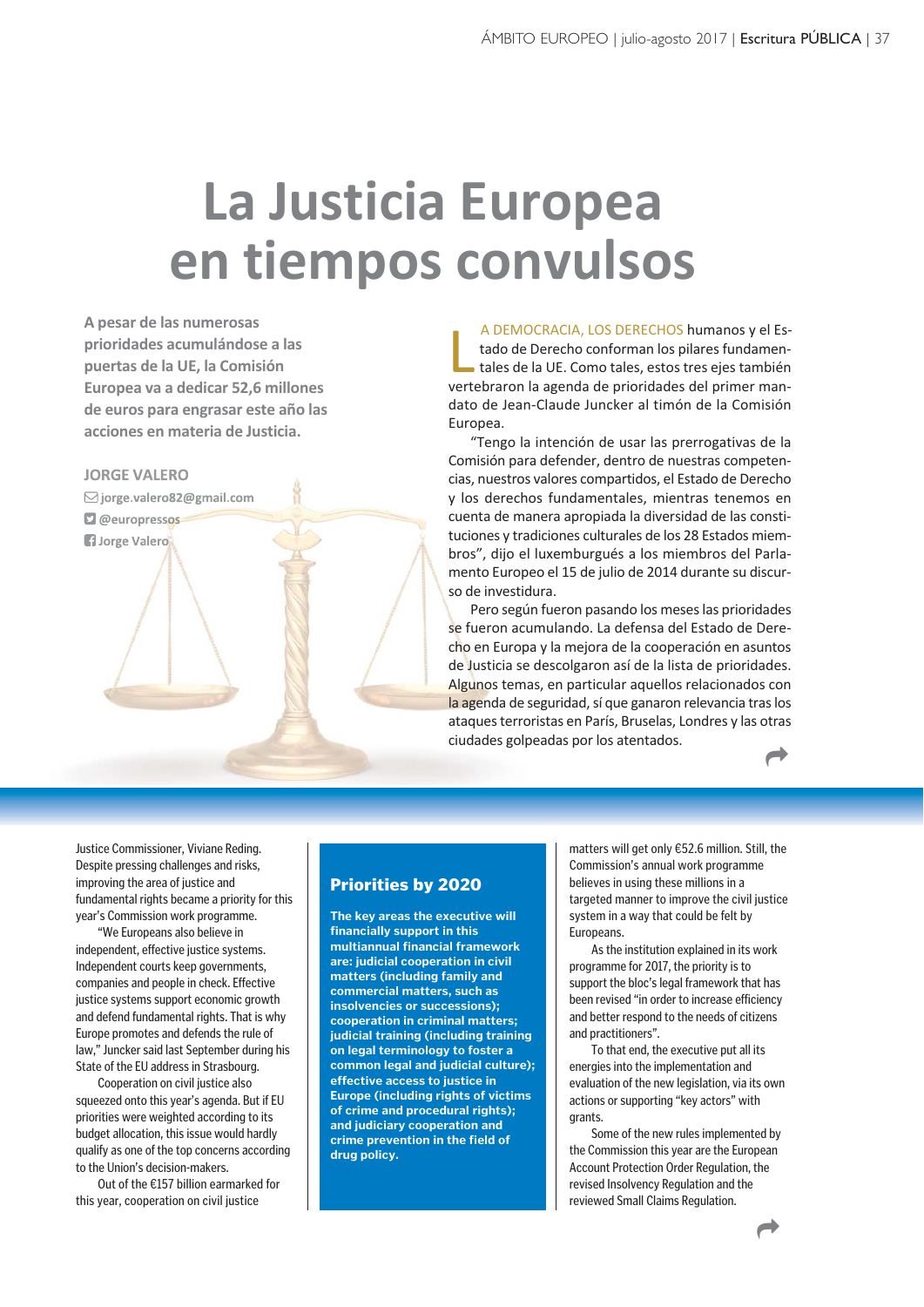# **Prioridades hasta 2020**

**L dedicará sus recursos hasta 2020 son: AS PRINCIPALES ÁREAS a las que la UE la cooperación judicial en matera civil, incluyendo asuntos familiares y comerciales, como insolvencias y sucesiones; la cooperación en asuntos penales; la formación, también sobre terminología legal para impulsar una cultura legal y judicial común; el acceso a una justicia efectiva en Europa, garantizando los derechos de las víctimas y los de los procesados, y la cooperación judicial y la prevención de crímenes en asuntos relacionados con las drogas.**

# J

Las instituciones de la UE y los Estados miembros quedaron empantanados con la crisis griega, el relanzamiento de la economía europea, la gestión de la crisis de los refugiados, y la convivencia con un vecindario en el Este y en el Sur más inestable, además de con las consecuencias de la decisión del Reino Unido de abandonar la UE (Brexit).

**Prioridades.** Sin embargo, el Ejecutivo comunitario no ha descuidado totalmente su agenda en materia de Justicia. Es una de las preocupaciones que más interesan al todopoderoso jefe de gabinete de Juncker, Martin Selmayr, quien fue la mano derecha de la anterior comisaria de Justicia, Viviane Reding.

La mejora del área de Justicia y de derechos fundamentales formó parte de la decena de prioridades señaladas por la Comisión para el programa de trabajo de este año.

"Nosotros los europeos creemos en sistemas de justicia independientes y efectivos. Tribunales independientes mantienen a los gobiernos, las compañías y los ciudadanos bajo control. Sistemas de Justicia efectivos apoyan además el crecimiento económico y defienden los derechos fundamentales. Por esa razón Europa promueve y defiende el Estado de Derecho", recordó Juncker el pasado septiembre durante su discurso del estado de la UE en Estrasburgo.

Entre las principales líneas de acción, las actividades en el terreno de Justicia Civil también "se colaron" en la agenda para este año. Pero si las prioridades de la UE se ponderaran según el presupuesto que reciben, este tema difícilmente podría ser considerado como una de las principales preocupaciones para la cúpula de la Unión. De los más de 157.000 millones de euros disponibles para este año, las iniciativas del programa de Justicia tan sólo se llevan 52,6 millones. La Comisión aspira a usar este dinero de manera focalizada para mejorar el funcionamiento del sistema judicial para que pueda ser percibido por los europeos.

Como explica su programa de trabajo para 2017, el interés se centra en apoyar la legislación comunitaria

### in English



Training. Out of the €52.6 million, the institution will also dedicate one third to the training of judges, prosecutors and other legal practitioners on civil and criminal law instruments.

"Training is key for the correct application of the already adopted instruments and building bridges between different justice systems," the Commission's work programme for this year stated.

In particular, the document highlighted increasing awareness about the scope and application of the EU's Charter of Fundamental Rights at national and EU level as a "priority", with "substantial funds allocated.

In June last year, the member states underlined the "importance" of training, awareness-raising and best practice sharing when it comes to the application of the charter.

Signalling the importance given to judicial training, the Commission will dedicate €18 million (34%) to it, followed by €15.78 million (30%) allocated to judicial cooperation, €15.6 million to access to justice (29.75%), and €3.1 million to drug related priorities (5.95%).

EU member states that are part of the common justice system (all except Britain and Denmark) could apply for the grants.

The Commission has detailed what priorities, topics and criteria it wants to support with the limited funds allocated to this issue. As expected, the institution wants

Justice affairs are very much close to Martin Selmayr's heart, Juncker's all-powerful head of cabinet

to support actions that bring European added value.

But the description of what European added value means becomes difficult in an area where the line between EU and national competences is blurry. Especially when officials use EU jargon.

"The European added value of actions, including that of small-scale and national actions, shall be assessed in the light of criteria such as their contribution to the consistent and coherent implementation of Union law, and to wide public awareness about the rights deriving from it, their potential to develop mutual trust among member states and to improve crossborder cooperation, their transnational impact, their contribution to the elaboration and dissemination of best practices or their potential to create practical tools and solutions that address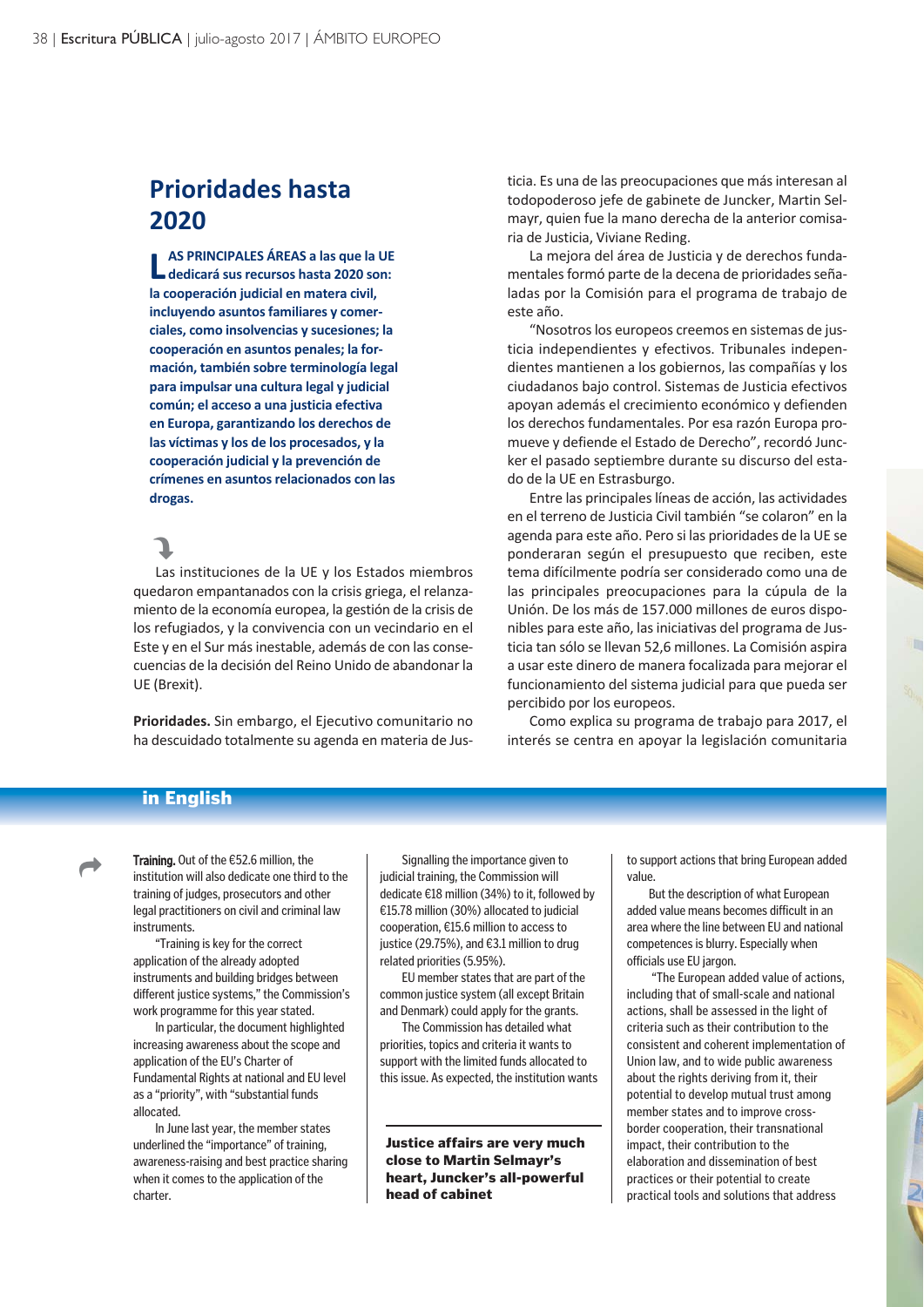que ha sido revisada "para aumentar la eficiencia y mejor respuesta a las necesidades de los ciudadanos y los que se dedican a la Justicia". Para tal fin, el Ejecutivo comunitario dedicará todas sus energías a la aplicación y evaluación de estas nuevas normas, ya sea mediante sus propias acciones o del apoyo a "actores clave" a través de subvenciones. Algunas de estas nuevas leyes serán el reglamento para la orden de retención de cuentas para simplificar el cobro transfronterizo de deudas, el reglamento revisado sobre insolvencias y el también revisado proceso europeo de escasa cuantía.

**Formación.** De los 52,6 millones de euros, la Comisión dedicará además alrededor de un tercio para la preparación de jueces, fiscales, y otros profesionales del sector en lo referido a instrumentos legales en materia civil y penal.

"La preparación es clave para la aplicación correcta de los instrumentos ya adoptados y para construir puentes entre los diferentes sistemas judiciales", indica el programa de trabajo de la Comisión para 2017.

**Se prevé la aprobación de un reglamento que simplifique el cobro transfronterizo de deudas. The implementation of a European Account Preservation Order procedure will facilitate cross-border debt recovery.**

# **La democracia, los derechos humanos y el Estado de Derecho conforman los pilares fundamentales de la UE**

Ya en junio del pasado año, los 28 socios subrayaron la "importancia" de esta formación, de la concienciación y el intercambio de prácticas en el caso de la Carta de Derechos Fundamentales de la UE. Por ello, los países consideraron "prioritario" dedicar una cantidad "sustancial"

> para concienciar sobre la correcta aplicación y el alcance de la carta de derechos comunitaria.

> El programa de trabajo destina así la mayor cantidad de fondos precisamente a la formación de jueces, fiscales y demás profesionales, entre ellos notarios, unos 18 millones de euros. El resto se reparte entre la cooperación judicial (15,78 millones de euros), el acceso a la Justicia (15,6 millones de euros) y otra cantidad menor para temas relacionados con la lucha contra las drogas (3,1 millones de euros).

> Estos fondos se los reparten hoy todos los países de la UE, menos Gran

> > $\overrightarrow{ }$

The implementation of a European Account Preservation Order procedure will facilitate cross-border debt recovery

cross-border or Union-wide challenges," the work programme says in a cryptic manner.

This year´s support in the justice field is part of the wider effort included in the multiannual financial framework (2014-2020), the EU's long-term budget. For the seven-year period, the Union allocated €378 million, a small amount if it is compared to the trillion euro budget dedicated to this seven-year period. But these funds will be useless unless a clear sense of purpose exists and the political will to achieve it. The overarching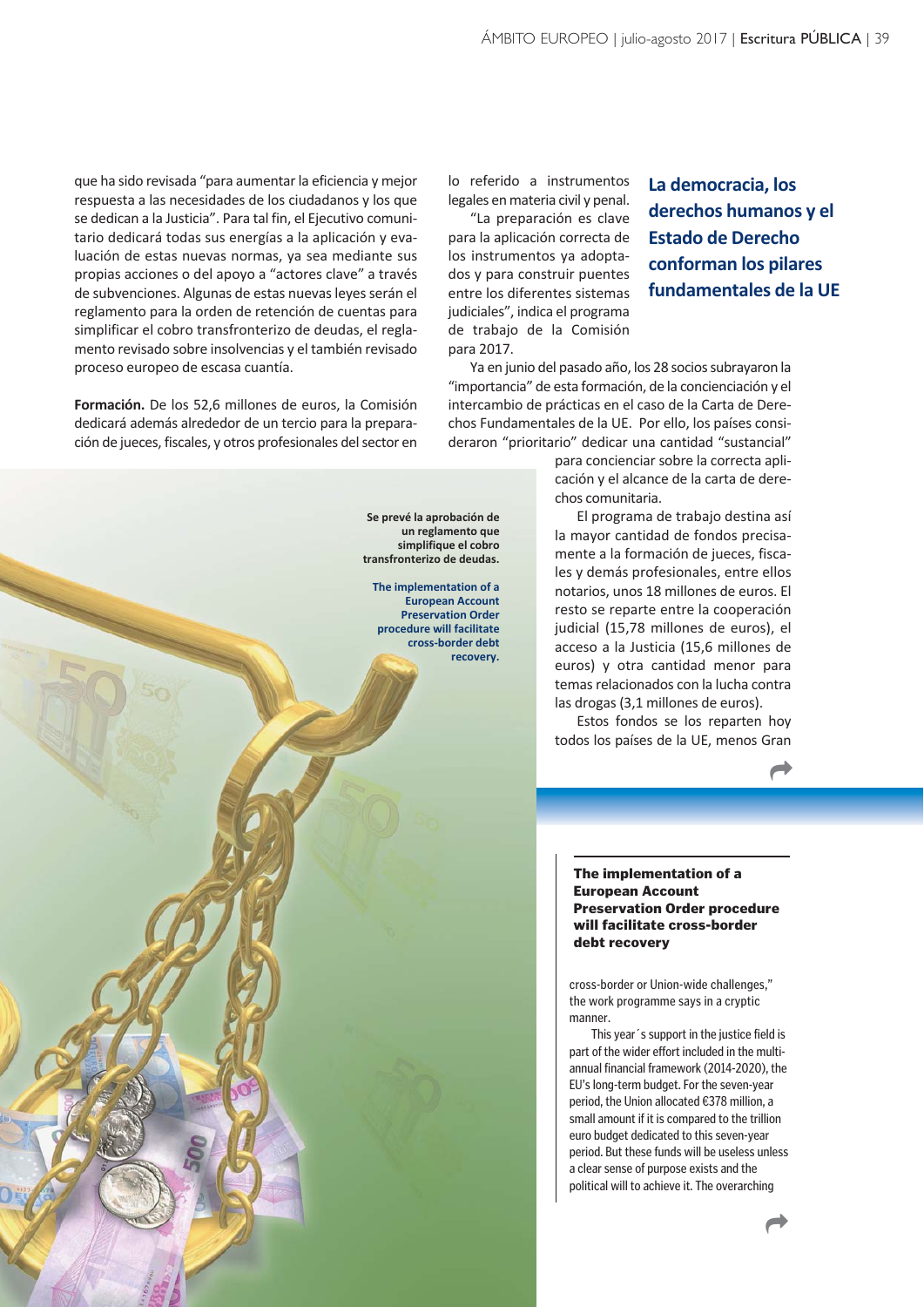## **La Comisión aspira a mejorar el funcionamiento del sistema judicial y a que esta mejora sea percibida por los europeos**

# **Mejoras en el ámbito judicial**

**LAS PRIORIDADES DE LA COMISIÓN Europea para en materia judicial se resumen en una AS PRIORIDADES DE LA COMISIÓN Europea para rápida adopción de la propuesta para crear la Fiscalía Europea, que tratará con delitos relacionados con el presupuesto europeo, y la aplicación del plan de acción contra la financiación del terrorismo, como parte del paquete de medidas para combatir a estos grupos.** 

**La institución también cuenta con el Parlamento Europeo y con los Estados miembros (el Consejo) para que adopten con celeridad las propuestas para controlar la circulación y el tráfico de armas de fuego, y progresar en el sistema europeo sobre expedientes criminales y de terrorismo, además de la creación de fronteras "inteligentes" para controlar mejor el tránsito de personas sospechosas dentro de la Unión.**

# J

Bretaña y Dinamarca, quienes no forman parte del espacio común de Justicia.

En su programa de trabajo, la Comisión ha detallado las prioridades, temas, y criterios para apoyar con estos fondos la cooperación en materia de Justicia. La atención se dedica a las acciones que generan un valor añadido europeo.

Pero la dificultad se percibe al intentar describir, con el farragoso lenguaje institucional, qué representa este valor añadido comunitario en un asunto en el que la frontera entre las competencias nacionales y de la UE es borrosa.

"El valor añadido europeo de las acciones, incluido aquel de pequeña escala y acciones nacionales, deberá ser evaluado a la luz de criterios como su contribución a la aplicación consistente y coherente de la ley de la Unión, y a la concienciación pública más amplia sobre los derechos que se derivan de él; su potencial para desarrollar confianza mutua entre los Estados miembros y para mejorar la cooperación transfronteriza; el impacto transnacional; su contribución a la elaboración y diseminación de las mejores prácticas, o su potencial para crear herramientas prácticas y soluciones que tratan desafíos transfronterizos o del conjunto de la Unión", señala de manera críptica el programa de trabajo.

Esta atención de la UE a la Justicia en 2017 forma parte de un esfuerzo más amplio ya reflejado en las perspectivas financieras para 2014-2020, el presupuesto multianual de la UE. Para este periodo, la Unión dedicará 378 millones de euros a este campo, una cantidad pequeña si se comparan con el billón de euros largo reservado para estos siete años.

Pero estos fondos resultarían inservibles sin una clara dirección sobre hacia dónde se quiere avanzar en cooperación judicial en Europa, y la voluntad política para lograrla. En el contexto del proceso de reflexión en el que se ha embarcado la UE sobre su futuro, una prioridad claramente emerge.

"Debemos continuar con los esfuerzos para reformar la UE, para hacerla tan cercana y relevante como sea posible para las preocupaciones clave de los ciudada-

### in English

 $\overrightarrow{C}$ 

priority is clear as part of the reflection process the EU has embarked on to forge a vision for its future.

"We must continue the efforts to reform the European Union, to make it as close and relevant as possible to citizens' key concerns," Justice Commissioner Vera Jourova said last May.

The latest Justice scoreboard, published in April 2017, showed the progress made over the last five years in terms of shortening civil and commercial court proceedings, including in countries with weaker justice systems. Besides, the perception of the

The Commission aims at improving the functioning of the justice system in a way that could be felt by Europeans

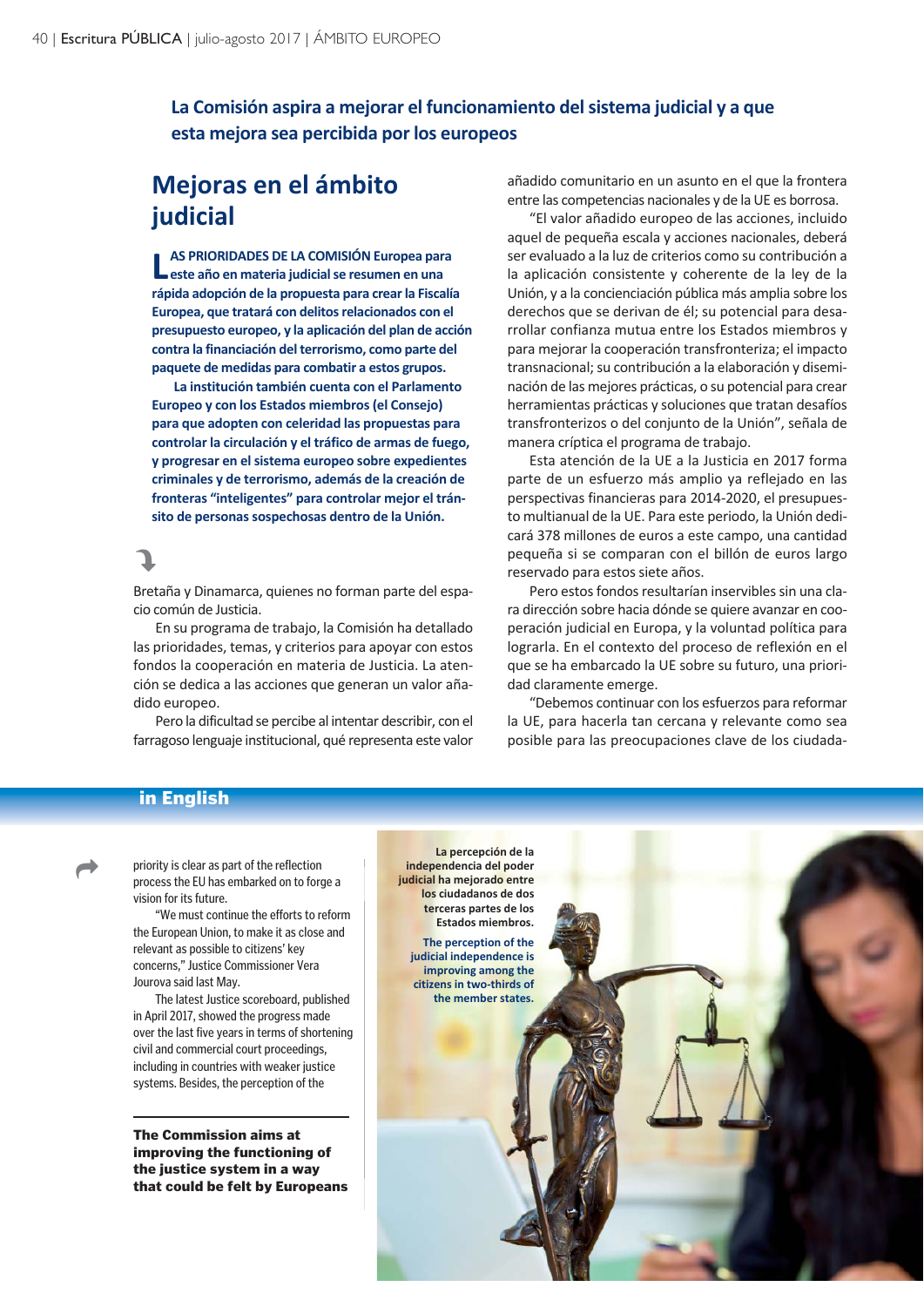# **La Justicia es una de las preocupaciones que más interesan al todopoderoso jefe de gabinete de Juncker, Martin Selmayr**

nos", dijo el pasado mayo la comisaria de Justicia, Vera Jourova.

Las mejoras se dejan notar, aunque lentamente y de manera desigual. La tabla de resultados sobre Justicia publicada el pasado mes de abril recogió el progreso realizado durante los últimos cinco años en la reducción de los casos judiciales tanto civi-

les como comerciales, también en aquellos socios de la UE con un sistema judicial más débil. Además, la percepción de la independencia del poder judicial mejora entre los ciudadanos de dos terceras partes de los Estados miembros.

Sin embargo, los desafíos no desaparecen. El empleo de las tecnologías de la información y la comunicación todavía es limitado, sobre todo en lo relativo a la firma electrónica. Como destacó la Comisión el pasado abril, el empleo de las comunicaciones electrónicas es "importante para el buen funcionamiento de los sistemas judiciales".

Más importante aún: los ciudadanos menos pudientes tienen un acceso limitado a la Justicia, y en algunos países no reciben ninguna asistencia legal en algunas disputas.

Tanto en el nivel personal como en el institucional, el dinero no puede solucionar todos los problemas del espacio de Justicia europeo. Pero la situación actual prueba que puede ayudar a resolver gran parte de ellos.  $\bullet$ 



# **Europa opina**  l Web de la **Comisión Europea** sobre su programa de Trabajo en el área de

Justicia para 2017. **http://cort.as/xhJp**



l **Blog de Claude Moraes,** presidente del comité del Parlamento Europeo sobre Libertades Civiles, Justicia e Interior (LIBE). **http://www.claudemoraes.com**

l Página informativa sobre la **cooperación judicial** en materia civil en la UE. **http://cort.as/xhJt**

# **Europe Speaks**

**European Commission** website for the 2017 Justice Work programme. **http://cort.as/xhJp**



**.** Blog of Claude Moraes, chair of the European Parliament's Civil Liberties, Justice and Home Affairs Committee  $(1$ IRE).

**http://www.claudemoraes.com**

l Factsheet on the **judicial cooperation** in civil matters in the EU. **http://cort.as/xhJt**

#### Improvements in Justice matters

**During the course of this year, the Commission sought a swift adoption of the European Public Prosecutor's office, which will deal with crimes related to the EU budget, as well as implementing the action plan against terrorist financing as part of its fight against these groups.**

**The executive also counted on the European Parliament and the member states (the Council) to quickly back its proposals on the firearms, terrorism and European criminal records information system directives, as well as the setting up of 'smart' borders.**

judicial independence is improving among the citizens in two-thirds of the member states.

However, challenges remain. The use of Information and Communication Technologies tools is still limited, especially when it comes to the electronic signature. As the scoreboard highlighted the use of electronic communications are "important

for well-functioning justice systems".

More importantly, poorer citizens have limited access to justice, and in some countries do not receive any legal aid in some types of disputes.

Both at personal and institutional level, money cannot solve all Europe's justice problems but it does help deal with many of them $\bullet$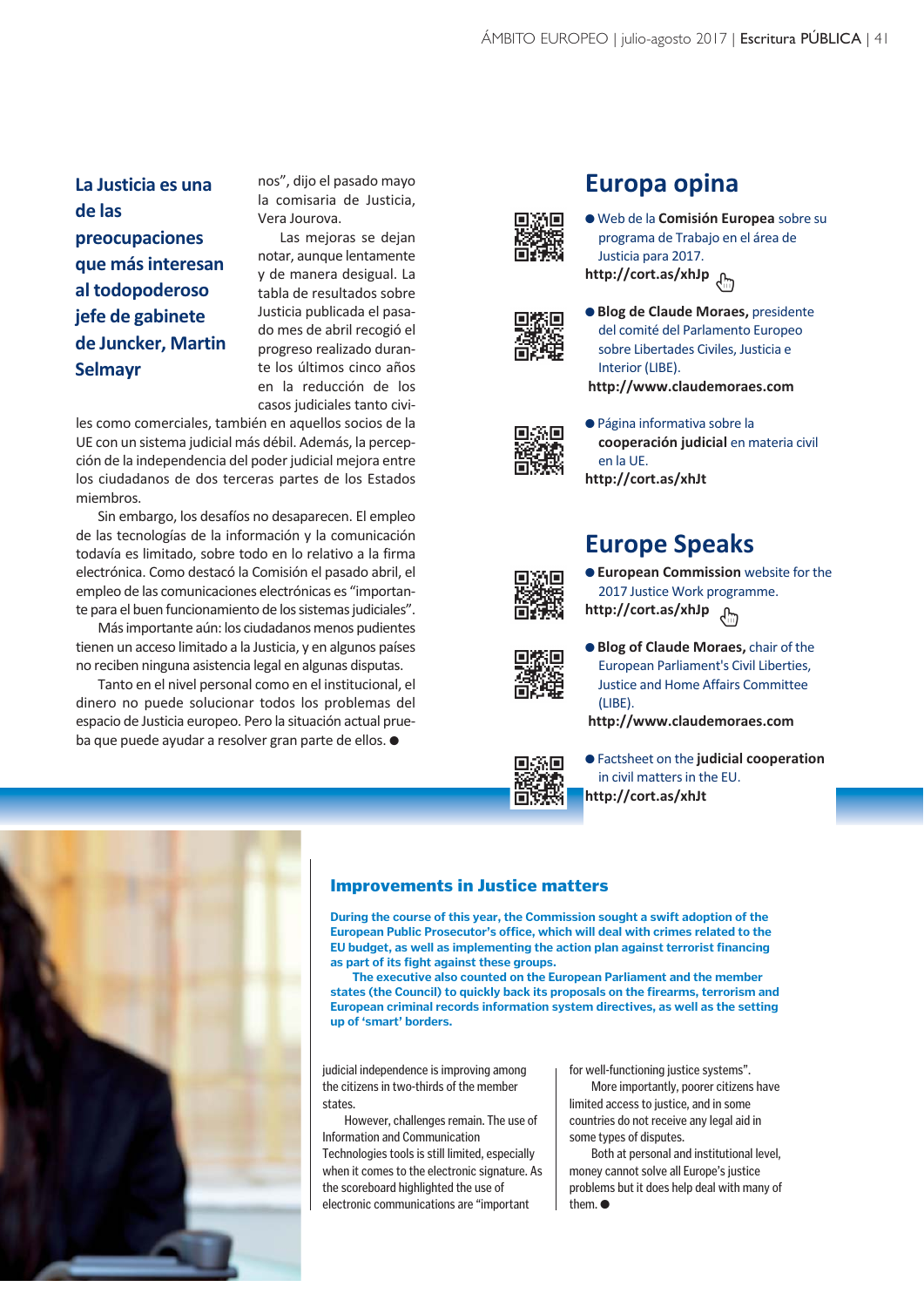

**TIINA ASTOLA,**  Directora General de Justicia y Consumidores de la Comisión Europea

 **Tiina.ASTOLA@ec.europa.eu @EU\_Justice** 

# **Financiación de proyectos de cooperación jurídica en materia civil**

N UNA EUROPA DE FRONTERAS abiertas hay muchas<br>ocasiones que pueden llevar a que los ciudadanos se<br>encuentren ante un tribunal de otro país de la UE. Este<br>es el punto de partida con el que trabaja la Comisión Euro-N UNA EUROPA DE FRONTERAS abiertas hay muchas ocasiones que pueden llevar a que los ciudadanos se encuentren ante un tribunal de otro país de la UE. Este pea para construir un auténtico Espacio Europeo de Justicia.

Desarrollar la cooperación judicial en el conjunto de la UE, el intercambio de información y la formación de los profesionales del Derecho, contribuye a generar confianza y comprensión mutuas, lo que beneficia a nuestras sociedades en su conjunto, ya que un acceso fácil a la justicia y la confianza en nuestros sistemas judiciales generan más seguridad y crecimiento, tanto para nuestros ciudadanos como para nuestras empresas.

El fortalecimiento del desarrollo del Espacio Europeo de Justicia es también el objetivo clave del *Programa Justicia*, que ofrece financiación comunitaria en este ámbito. El actual *Programa Justicia* abarca el período 2014-2020 y su presupuesto global es de 378 millones de euros. La Dirección General de Justicia y Consumidores de la Comisión Europea gestiona este programa.

Uno de los objetivos del *Programa Justicia* es promover la cooperación en materia civil y mercantil, en ámbitos tales como la insolvencia, el Derecho de familia y las sucesiones, por mencionar algunos asuntos clave. La formación también es un elemento esencial para promover una auténtica cultura jurídica europea.

Las acciones financiadas en el marco de este programa incluyen el apoyo a actores destacados, como pueden ser asociaciones profesionales a nivel nacional y europeo, ONG europeas y autoridades de los Estados miembros que aplican el Derecho comunitario. La Comisión también cofinancia una amplia gama de actividades, como el intercambio de buenas prácticas, evaluaciones conjuntas, desarrollo de herramientas TIC, sensibilización y conferencias, así como actuaciones analíticas como pueden ser estudios, recopilación de datos y elaboración de guías. La financiación para la formación puede incluir la organización de seminarios interactivos con un enfoque práctico; intercambios multilatera-

#### in English

#### **Funding for projects in legal cooperation in civil matters**

**Tiina Astola,** Director-General for Justice and Consumers, European Commission

In a Europe of open borders there are many occasions that may lead to citizens finding themselves before a court of another EU country. This is the starting point when the European Commission works to build a genuine European Area of Justice. Developing EU-wide legal cooperation, exchange of information and training of legal practitioners helps to build mutual trust and understanding. This benefits our societies as a whole, since easy access to justice and trust in our legal systems builds confidence and growth for both our citizens and businesses.

Strengthening the development of the European Area of Justice is also the key objective of the Justice Programme, which provides EU funding in this field. The current Justice Programme covers the period 2014-2020 and its overall budget is 378 million euros. This programme is

An easy access to justice and trust in our legal systems builds confidence and growth for both our citizens and businesses

managed by the European Commission's Directorate-General for Justice and **Consumers** 

One of the aims of this programme is to promote legal cooperation in civil and commercial matters, insolvencies, family matters and successions to mention a few key areas. Legal training is also an essential element in promoting a genuine European judicial culture.

Typical actions funded under the Justice Programme include support for main actors like professional associations at national and EU level, key European NGOs and Member States' authorities implementing EU law. The Commission also co-finances a wide range of activities such as exchange good practices, peer reviews, development of ICT tools, awarenessraising and conference as well as analytical activities like studies, data collection and